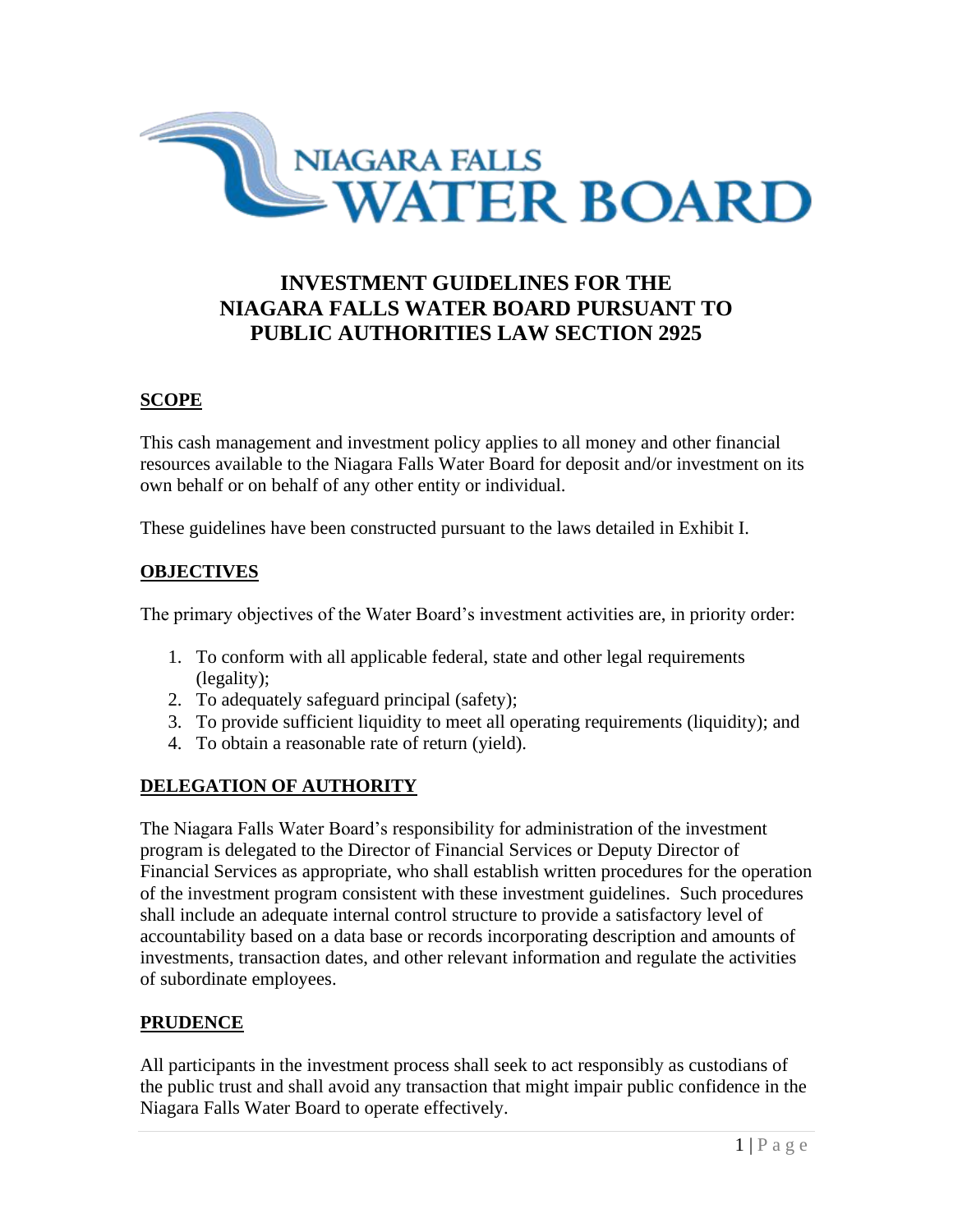Investments shall be made with judgment and care, under circumstances then prevailing, which persons of prudence, discretion and intelligence exercise in the management of their own affairs, not for speculation, but for investment, considering the safety of the principal as well as the probable income to be derived. All participants involved in the investment process shall refrain from personal business activity that could conflict with proper execution of the investment program, or which could impair their ability to make impartial investment decisions.

# **DIVERSIFICATION**

It is the policy of the Niagara Falls Water Board to diversify its deposits and investments by financial institution, by investment instrument, and by maturity scheduling.

# **INTERNAL CONTROLS**

The Director of Financial Services or Deputy Director of Financial Services, as appropriate, are responsible for establishing and maintaining an internal control structure to provide reasonable, but not absolute, assurance that deposits and investments are safeguarded against loss from unauthorized use or disposition, that transactions are executed in accordance with management's authorization and recorded properly, and are managed in compliance with applicable laws and regulations.

# **DESIGNATION OF DEPOSITARIES**

The banks and trust companies authorized for the deposit of money are as follows:

Bank on Buffalo Wilmington Trust Manufacturers and Traders Trust Company Bank of America Key Bank of New York JP Morgan Chase Citizens Bank, N.A.

The Board shall review and approve this list at least annually.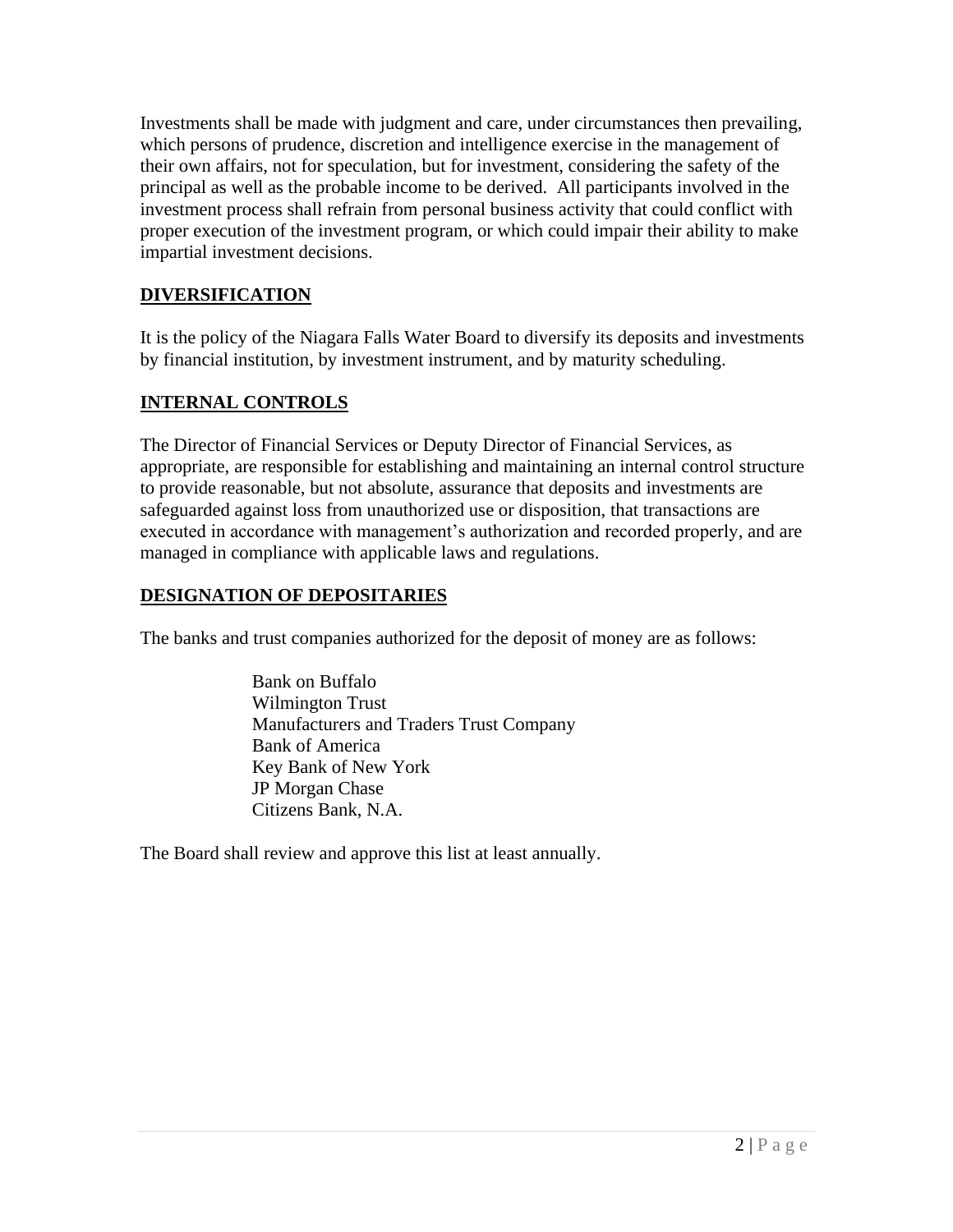# **COLLATERALIZING OF DEPOSITS**

In accordance with the provisions of General Municipal Law, Article 2, Section 10, all deposits of the Niagara Falls Water Board, including certificates of deposit and special time deposits, in excess of the amount insured under the provisions of the Federal Deposit Insurance Act shall be secured:

- 1. By a pledge of "eligible securities" with an aggregate "market value" as provided by GML 10, equal to the aggregate amount of deposits from the categories designated in Appendix A to the guidelines.
- 2. Current market values will be reviewed monthly to ensure all deposits are properly collateralized.

# **SAFEKEEPING AND COLLATERALIZATION**

Eligible securities used for collateralizing deposits shall be held by a third party, bank or trust company subject to written security and custodial agreements.

The security agreement shall provide that eligible securities are being pledged to secure Niagara Falls Water Board deposits together with agreed upon interest, if any, and any costs or expenses arising out of the collection of such deposits upon default. It shall also provide the conditions under which the securities may be sold, presented for payment, substituted or released and the events which will enable the Niagara Falls Water Board to exercise its rights against the pledged securities. In the event that the securities are not registered or inscribed in the name of the Niagara Falls Water Board, such securities shall be delivered in a form suitable for transfer or with an assignment in blank to the Niagara Falls Water Board or its custodial bank.

The custodial agreement shall provide that securities held by the bank or trust company, as agent of and custodian for, the Niagara Falls Water Board, will be kept separate and apart from the general assets of the custodial bank or trust company and will not, in any circumstances, be commingled with or become part of the backing for any other deposit or other liabilities. The agreement should also describe that the custodian shall confirm the receipt, substitution or release of the securities. The agreement shall provide for the frequency of revaluation of eligible securities and for the substitution of securities when a change in the rating of a security may cause ineligibility. Such agreement shall include all provisions necessary to provide the local government a perfected interest in the securities.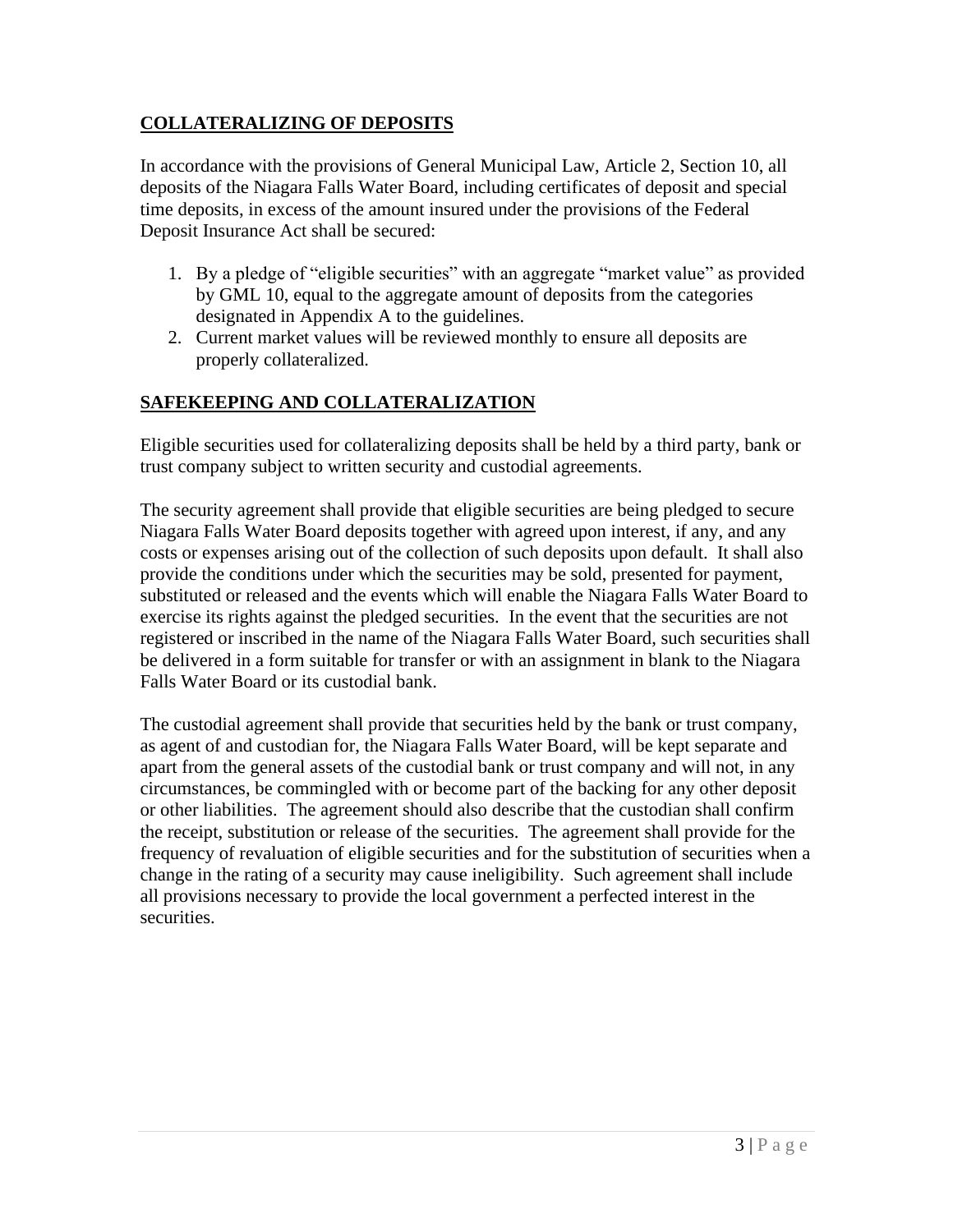### **PERMITTED INVESTMENTS**

The Niagara Falls Water Board authorizes the Director of Financial Services or Deputy Director of Financial Services to invest money not required for immediate expenditure for terms not to exceed it projected cash flow needs in the following types of investments:

- 1. Special Time Deposit accounts.
- 2. Certificate of deposit.
- 3. Obligations of the United States of America.
- 4. Obligations guaranteed by agencies of the United States of America where the payment of principal and interest are guaranteed by the United States of America.
- 5. Obligations of the State of New York.
- 6. Obligations issued pursuant to Local Finance Law, section 24 or 25 (with approval of the State Comptroller) by any municipality, school district or district corporation other than this Water Board.
- 7. Obligations of public authorities, public housing authorities, urban renewal agencies and industrial development agencies where the general State statutes governing such entities or whose specific enabling legislation authorizes such investments.

All investment obligations shall be payable, saleable, or redeemable at the option of the Niagara Falls Water Board within such times as the proceeds will be needed to meet expenditures for purposes for which the monies were provided and, in the case of obligations purchased with the proceeds of bonds or notes, shall be payable, saleable or redeemable at the option of the Water Board within two years of the date of purchase.

### **AUTHORIZED FINANCIAL INSTITUTIONS AND DEALERS**

The Niagara Falls Water Board shall maintain a list of financial institutions and dealers approved for investment purposes and establish appropriate limits to the amount of investment which can be made with each financial institution or dealer. All financial institutions with which the Board conducts business must be credit worthy. Banks shall provide their most recent Consolidated Report of Condition (Call Report) at the request of the Niagara Falls Water Board. Security dealers not affiliated with a bank shall be required to be classified as reporting dealers affiliated with the New York Federal Reserve Bank, as primary dealers. The Director of Financial Services or Deputy Director of Financial Services is responsible for evaluating the financial position and maintaining a listing of proposed depositories, trading partners and custodians. Such listing shall be evaluated at least annually.

If the Niagara Falls Water Board deems it advisable to retain an investment banker, broker, agent, dealer or other investment advisor or agent to transact business with the Board, it shall establish criteria for said individuals or firms covering the quality, reliability, experience, capitalization, size and any other factors that at the time the Board feels pertinent before qualifying said firm to transact business with the Water Board.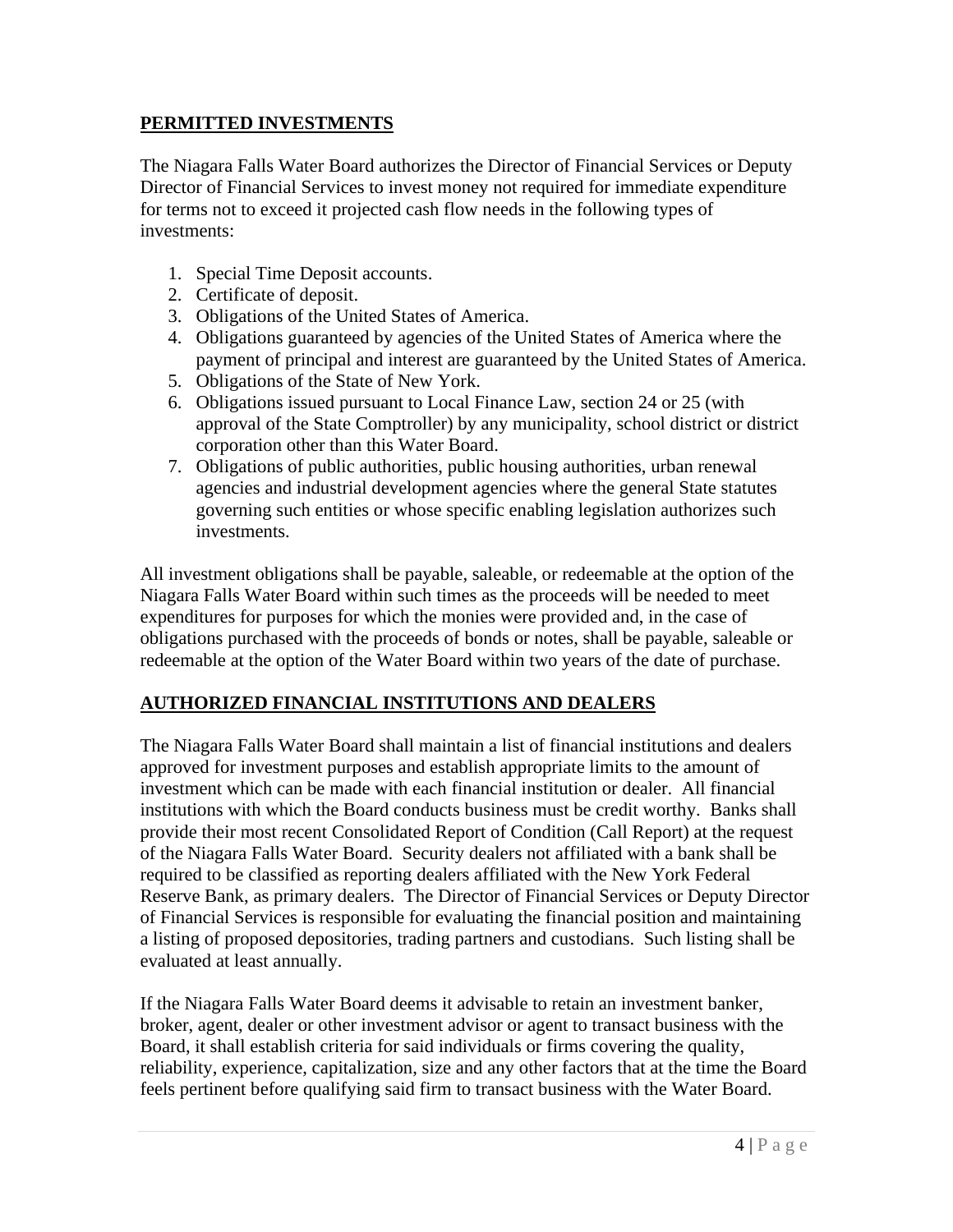The Board must have discretion over all investment transactions and must be supplied with adequate documentation for each transaction. All agreements must comply with the Investment Advisor's Act of 1940 and applicable New York State and Federal laws. In addition, a separate agreement will be entered into with a third party custodian to hold all securities purchased by the investment advisor.

See Exhibit II for Authorized Financial Institutions and Dealers.

# **PURCHASE OF INVESTMENTS**

The Director of Financial Services and Deputy Director of Financial Services are authorized to contract for the purchase of investments:

- 1. Directly, including through a repurchase agreement, from an authorized trading partner.
- 2. By participation in a cooperative investment program with another authorized governmental entity pursuant to Section 1230a of the Public Authorities Law where the specific program has been authorized by the governing board.
- 3. By utilizing an ongoing investment program with an authorized trading partner pursuant to a contract authorized by the Water Board.

All purchased investments, obligations, or participations unless registered or inscribed in the name of the Niagara Falls Water Board, shall be purchased through, delivered to, and held in the custody of a bank or trust company. Such obligations shall be purchased, sold or presented for redemption or payment by such bank or trust company only in accordance with prior written authorization from the officer authorized to make the investment. All such transactions shall be confirmed in writing to the Niagara Falls Water Board by the bank or trust company. Any obligation held in the custody of a bank or trust company shall be held pursuant to a written custodial agreement as described in General Municipal Law section 10.

The custodial agreement shall provide that securities held by the bank or trust company, as agent of and custodian for, the Niagara Falls Water Board, will be kept separate and apart from the general assets of the custodial bank or trust company and will not, in any circumstances, be commingled with or become part of the backing for any other deposit or other liabilities.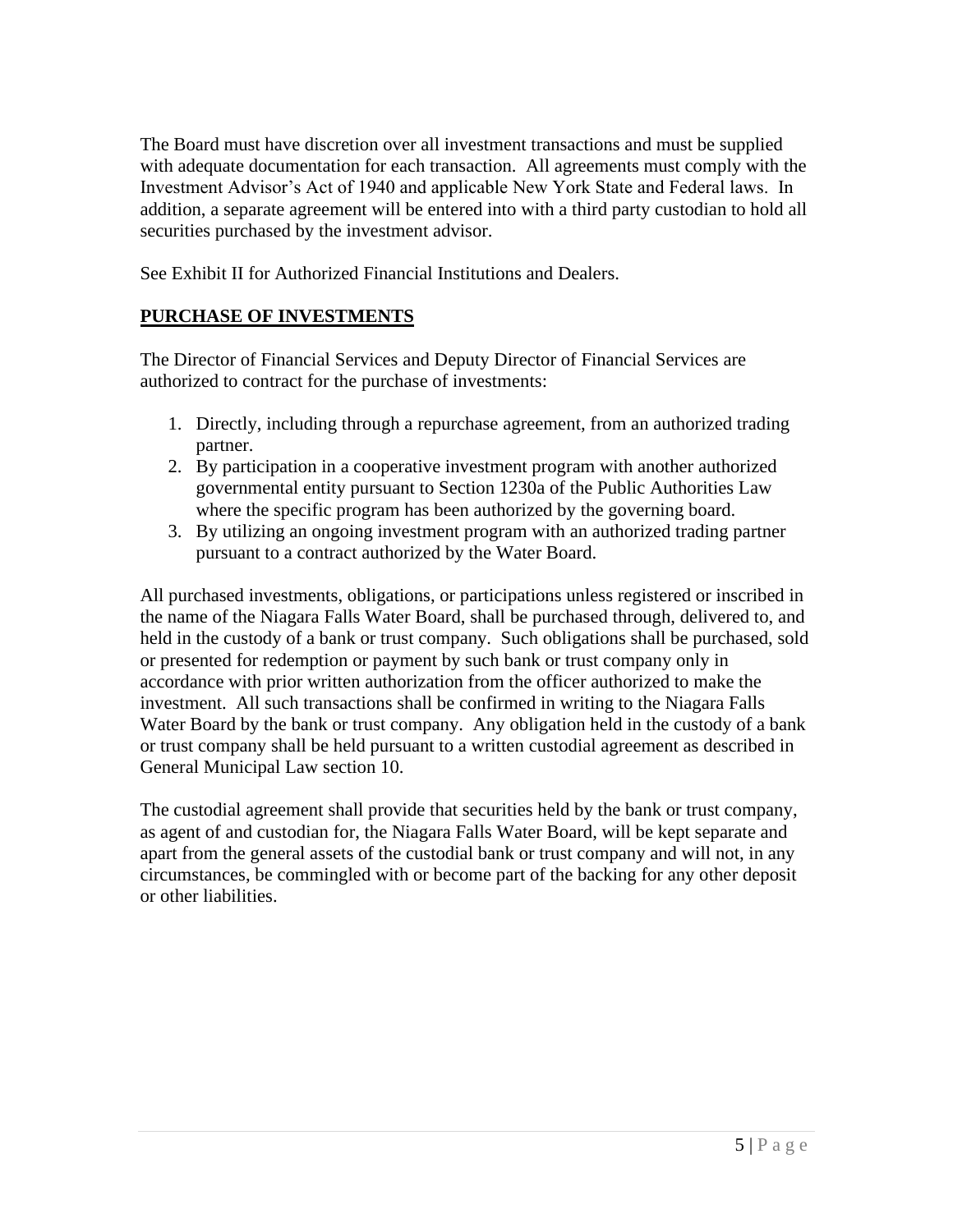# **REPURCHASE AGREEMENTS**

Repurchase agreements are authorized subject to the following restrictions:

- 1. All repurchase agreements must be entered into subject to a Master Repurchase Agreement.
- 2. Trading partners are limited to banks or trust companies authorized to do business in New York State and primary reporting dealers.
- 3. Obligations shall be limited to obligations of the United States of America and obligations guaranteed by agencies of the United States of America.
- 4. No substitutions of securities will be allowed.
- 5. The custodian shall be a party other than the trading partner.

### **REPORTING**

The Director of Financial Services or Deputy Director of Financial Services shall report to the Niagara Falls Water Board on the investments of the Water Board not less than once a month.

The independent accounting firm retained by the Water Board to perform the yearly audit of the Water Board's books and records shall audit the investments of the Water Board and Water Authority and make its report available to the members of the Niagara Falls Water Board.

#### **ANNUAL REVIEW**

The Board shall annually review these Investment Guidelines.

#### **REVISION INFORMATION**

- Originally Adopted June 16, 2005.
- Annual review completed, list of approved financial institutions updated, and references to Deputy Director of Financial Services added, December 13, 2021.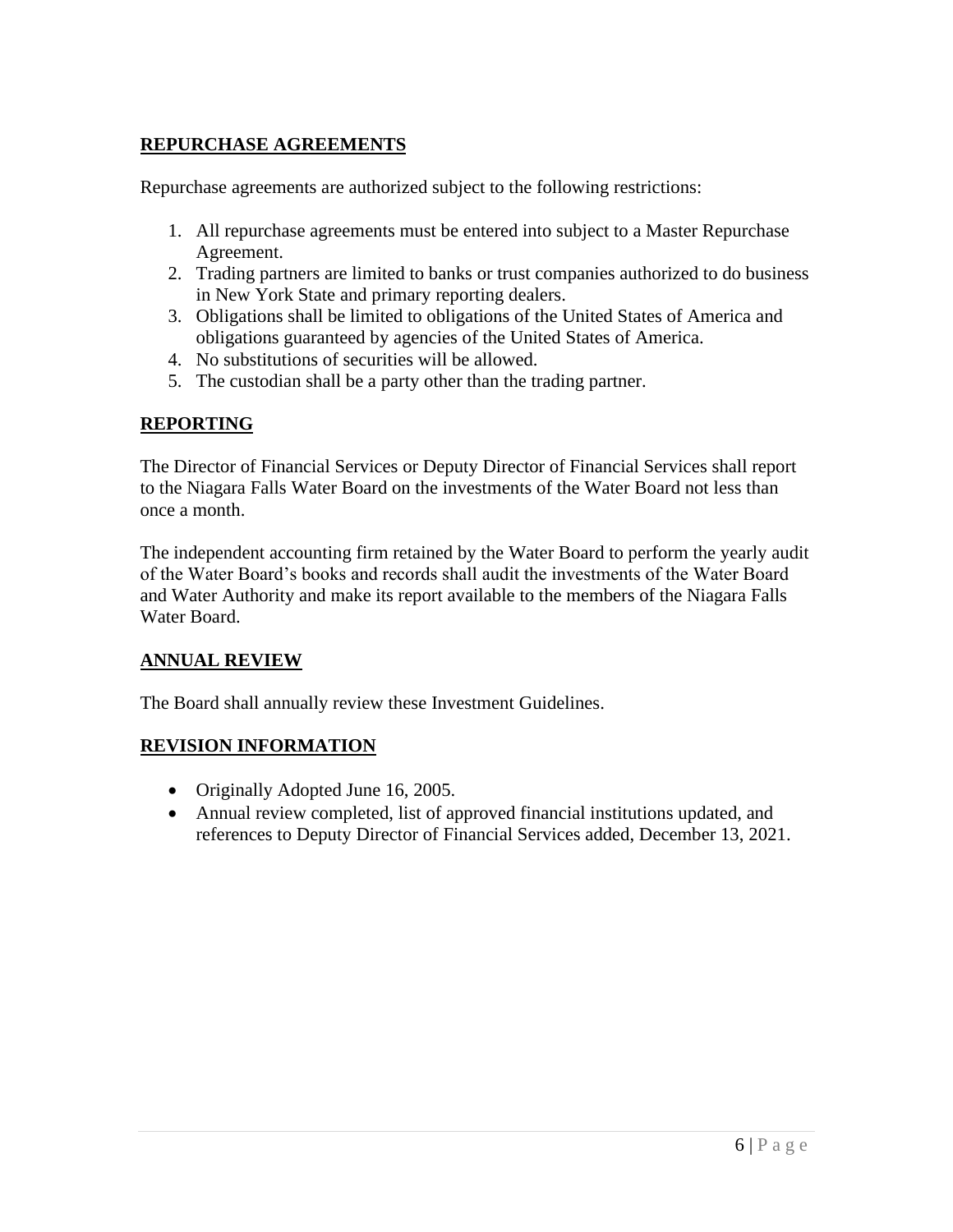# **APPENDIX A Schedule of Eligible Securities for Collateralization of Deposits**

- 1. Obligations issued, or fully insured or guaranteed as to the payment of principal and interest, by the United States of America, An agency thereof or a United States government sponsored corporation.
- 2. Obligations issued or fully guaranteed by the International Bank for Reconstruction and Development, the Inter-American Development Bank, the Asian Development Bank, and the African Development Bank.
- 3. Obligations partially insured or guaranteed by any agency of the United States of America, at a proportion of the Market Value of the obligation that represents the amount of the insurance or guaranty.
- 4. Obligations issued or fully insured or guaranteed by the State of New York, obligations issued by a municipal corporation, school district or district corporation of such State or obligations of any public benefit corporation which under a specific State statute may be accepted as security for deposit of public moneys.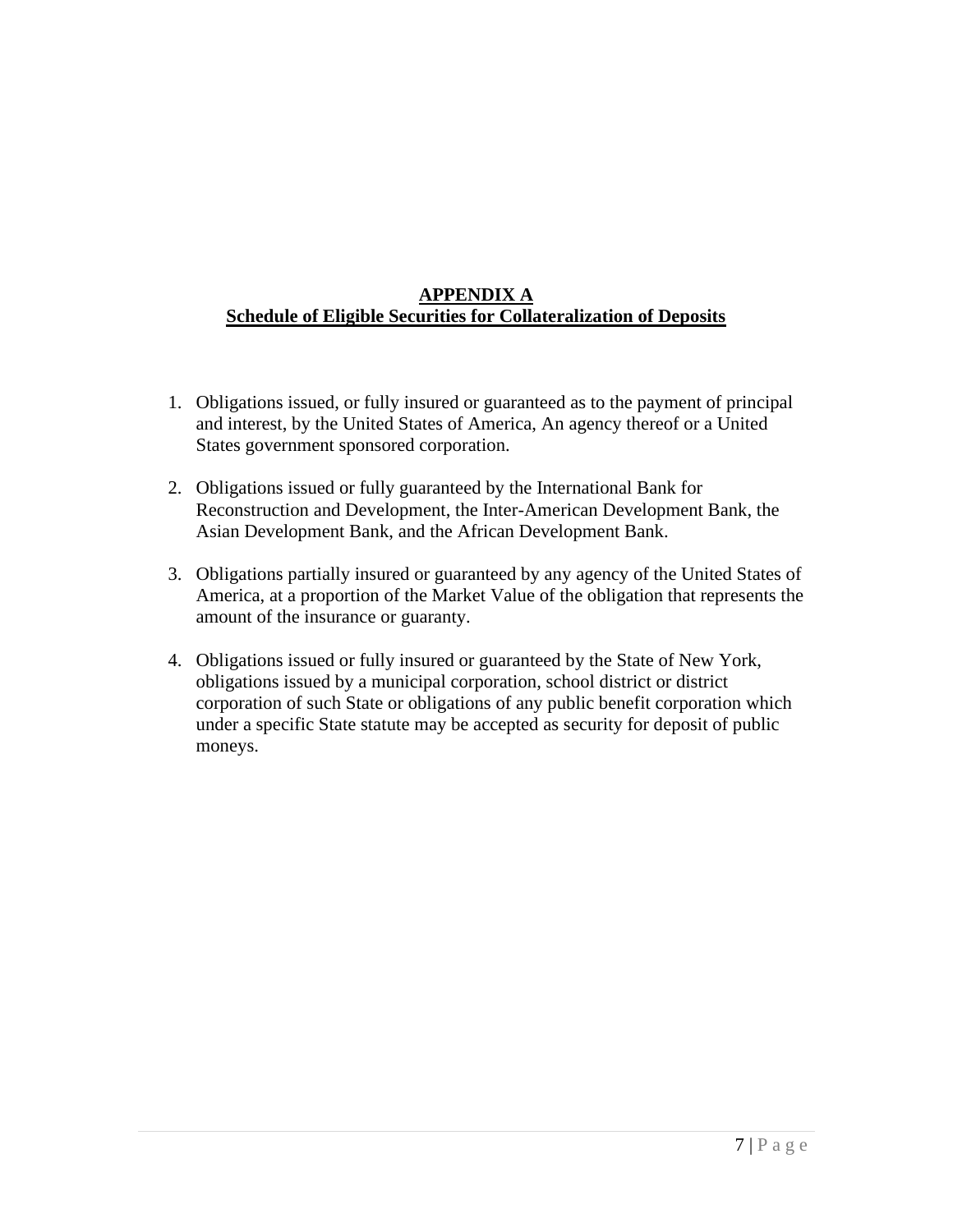# **EXHIBIT I**

The Niagara Falls Water Board Investment Guidelines have been constructed pursuant to the following laws:

General Municipal Law 10, 11 and 39 Banking Law 107a Public Authorities Law 2890, 2925, 1230 New York State Office of the State Comptroller Investment Guidelines for Public Authorities (Revised 1/2/98) New York State Office of the State Comptroller's Local Government Management Guide (Formerly call Financial Management Guide) Investment Advisor's Act of 1940